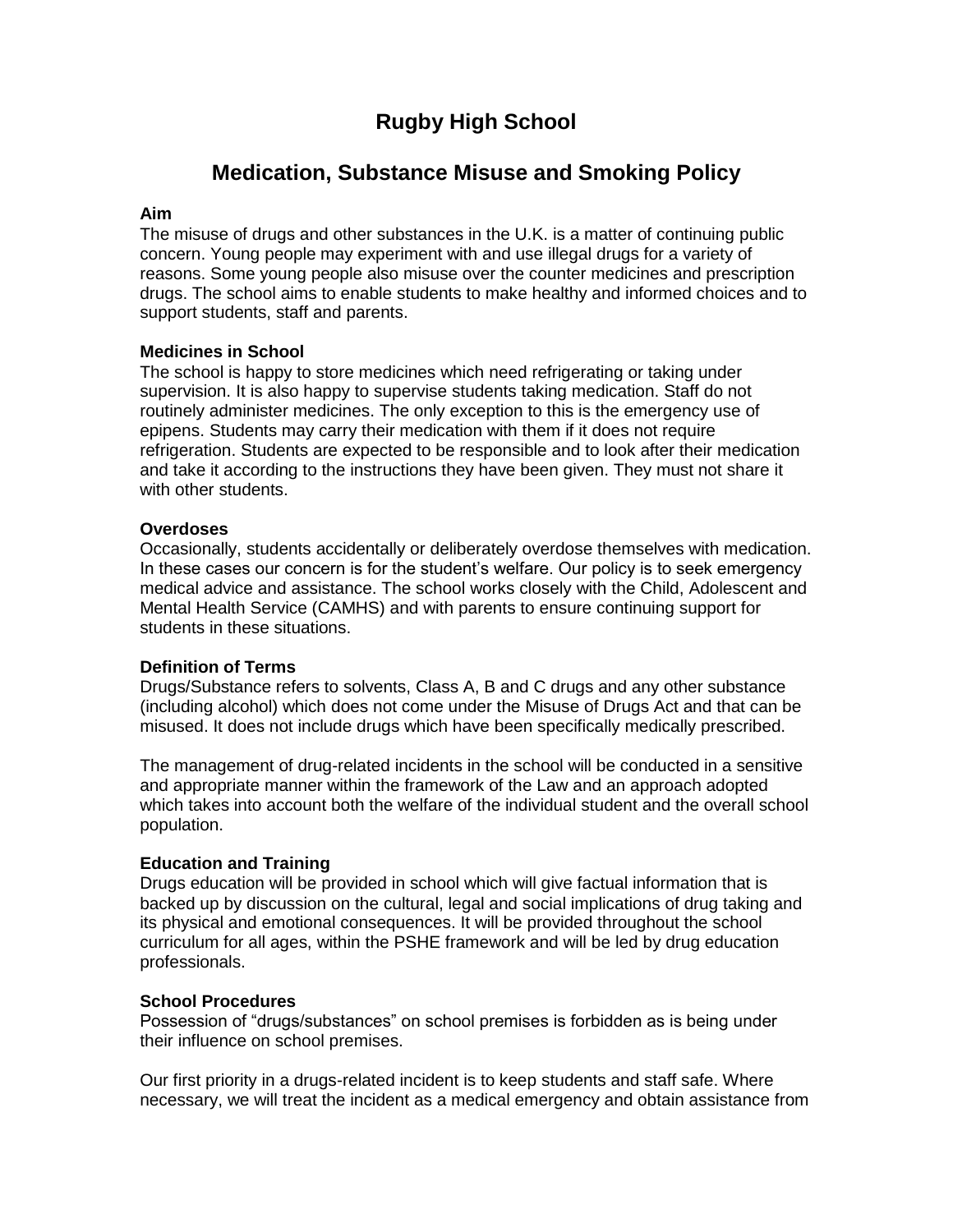health professionals. Students whose behaviour threatens their own or other students' safety as a result of drug/substance misuse will be isolated until professional assistance arrives. Any substance found will be confiscated and stored in a secure place pending investigation and, where appropriate, handed over to a police representative (see appendix for further details).

Members of staff who suspect, or have been informed of a student's drug/substance taking or supplying, should inform a member of the Senior Leadership Team.

All drug/substance-related events should be recorded, and all will be handled in a sensitive manner. When dealing with a drug-related incident, Senior Staff will follow the guidelines outlined in the appendix.

It is lawful for any member of staff to search a student's desk/locker if he/she has reasonable cause to believe it contains drugs/substances. This must always be done in the presence of another member of staff. A student suspected of concealing drugs/substances will be asked to voluntarily turn out her pockets or bag. If a student refuses, she may be supervised until a member of the police force or a parent arrives.

Any student involved in a drug/substance-related incident will automatically be encouraged to speak to the Drugs Intervention Service and she and her parents will be offered counselling and other forms of support.

The school will assist the police as requested in building up a picture of drug-related incidents in the Rugby area by supplying information of locations, nature of substances and other relevant details.

#### **Support**

The school is supportive of students and parents who seek help and support in tackling alcohol or drugs problems. Good relationships with external agencies allow for rapid referral where appropriate. The school nurse offers advice and support on an informal basis at her weekly drop-in surgery in the school.

#### **Sanctions**

.

In imposing sanctions for drugs-related incidents, the school's primary concern will be the safety and welfare of the student or students concerned and that of the wider school community. Sanctions only apply in situations where the student is in the care of the school at the time of the incident e.g. on school premises or on a school trip.

A student in possession of, or under the influence of, a controlled substance or alcohol on the school premises would normally be subject to a fixed-term exclusion. A student supplying, or seeking to supply, a controlled substance on the school premises would normally be subject to permanent exclusion. Where an exclusion poses a risk to student safety, the student may be secluded instead. All students involved in drugs-related incidents will be expected to undertake a drugs education programme.

#### **Smoking (including E-cigarettes)**

The school recognises that there are long-term health costs associated with smoking and that it has a duty to ensure that students are educated about healthy life styles and the health risks associated with tobacco smoking. It also recognises its duty to protect students and staff, as far as it can, from inhaling tobacco smoke.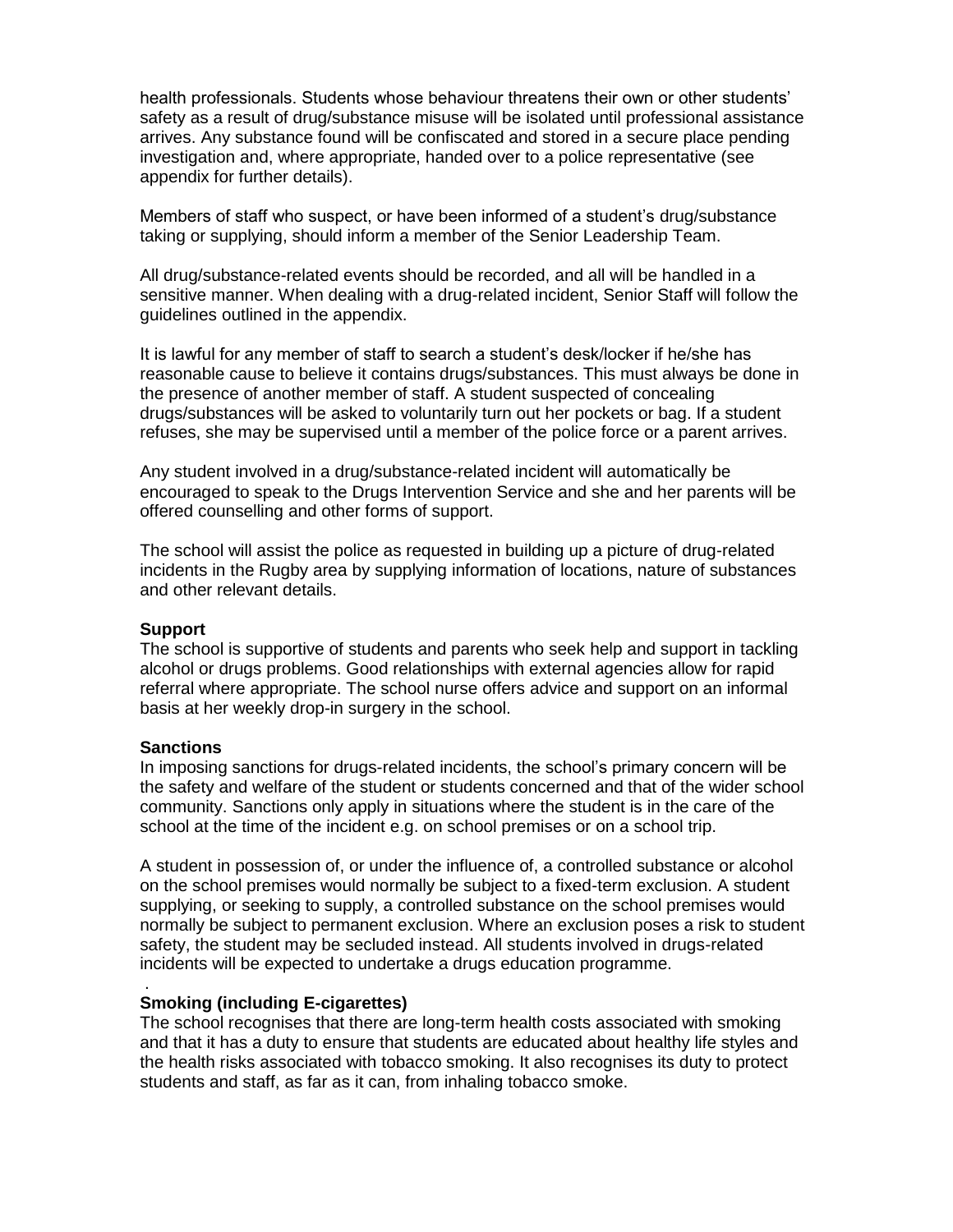Since July 2007 it has been illegal to smoke in the work place. Smoking is therefore not permitted on any part of the school site with the exception of the caretaker's bungalow. The Headteacher is responsible for ensuring that the law in relation to smoking is complied with and that appropriate 'No Smoking' signs are displayed on entrance doors.

Students are not permitted to smoke on the school site or on any trip or organised school activity. Students are reminded that smoking in front of the school premises is also not permitted and that all students entering the Sixth Form are required to sign an agreement that they will not do so.

Smoking-related issues are covered in PSHE in Year 7 and returned to in later years as necessary. Students who request help with giving up smoking are referred to the school nurse. The school facilitates attendance at smoking cessation clinic wherever it can and is supportive (but not financially) of students using approved aids to quitting.

Students who smoke on the school site are required to attend a health information briefing and their parents are informed. Should they have to do this on a second occasion, they are required to undertake more extensive work on this issue. They may be required to undertake this work in seclusion from other students. Any student who continues to ignore the work place smoking ban is referred to external authorities for further counselling and possible prosecution.

#### **Liaison With Other Agencies**

The school works with a wide variety of external agencies to support students with drug and alcohol issues. Arrangements are made on a case by case basis according to need. A list of some of the key providers can be found in the appendix to this policy.

Reviewed Summer 2019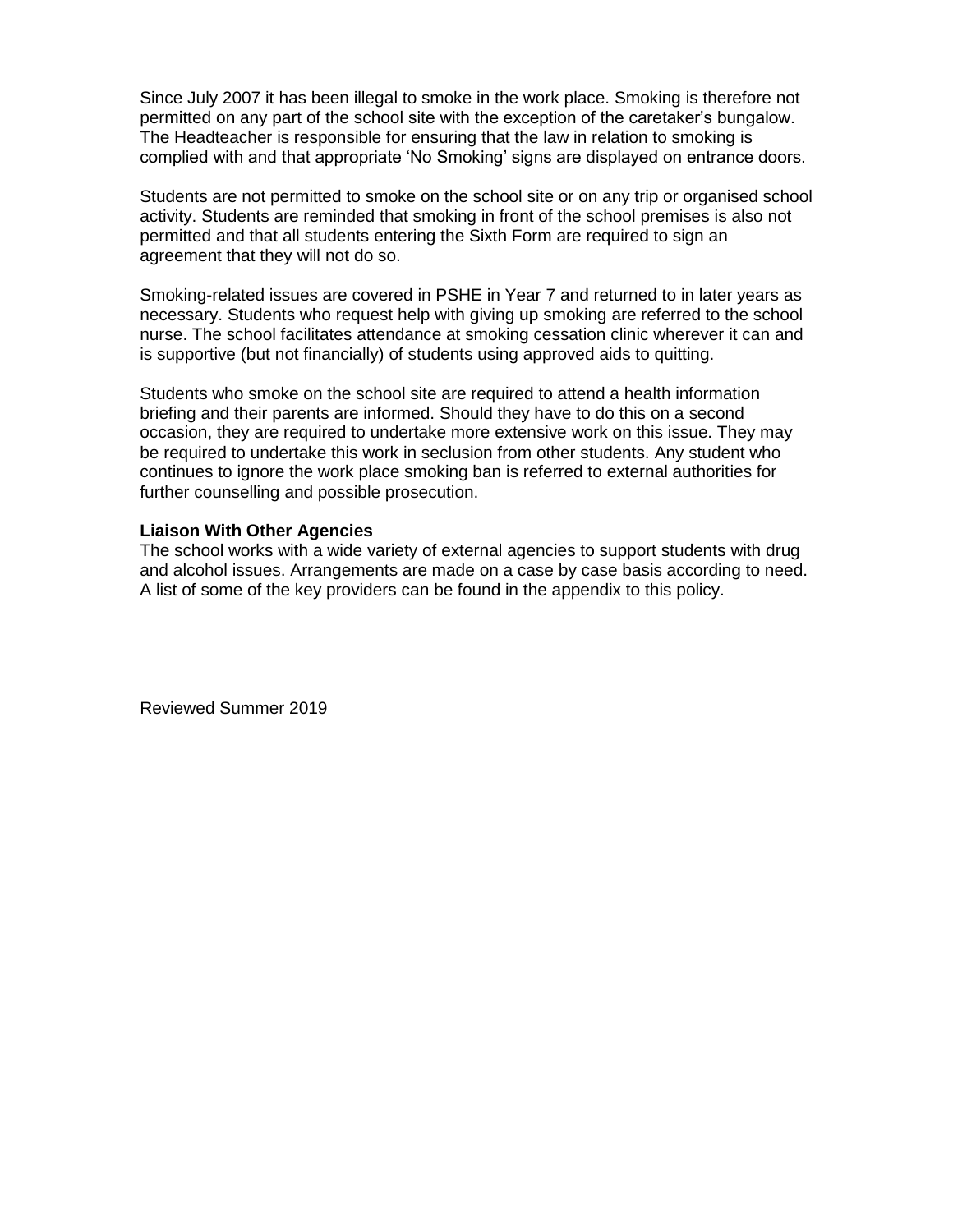# **Appendix**

# **Guidelines for the members of the Senior Leadership Team dealing with a suspected drug/substance incident**

- Ensure the wellbeing and safety of any students and staff involved. If necessary, summon first aid or medical emergency help.
- Make sure that any substances or drugs paraphernalia are locked away safely taking especial care of any needles or sharp objects.
- Keep accurate records of the sequence of events and any conversations/interviews.
- Remove students involved and potential witnesses from lessons. Make sure that they are separated from each other and ask all of them to write an account of what happened and then to sign and date it.
- Compare students' accounts and, if necessary, interview them. Make sure that this is done in the presence of another member of the SLT who should take notes of what is said.
- Members of staff may search lockers and desks. This must be done in the presence of another member of staff. Staff may also ask students to turn out their pockets and bags. If a student refuses to comply, the member of the SLT dealing with the incident should decide whether it is sufficiently serious to ask parents and/or the police to attend.
- Consider which external agencies might need to be contacted either for advice or to give support or to ensure that the law in relation to controlled substances is upheld (the police should be contacted and asked to remove any suspicious substances).
- Offer counselling and support to both students and parents.
- Consider fixed-term exclusion within a range of sanctions including permanent exclusion for supplying on the premises.
- Consider how you will communicate with the rest of the school community and what you will say.
- Take advice from Warwickshire County Council press office re official statements and press releases.

# **Taking temporary possession and disposing of suspected controlled drugs** Staff should:

- ensure that a second adult witness is present throughout;
- seal the sample in a plastic bag and include details of the date and time of the seizure/find and witness present;
- store it in a secure location, such as a safe or other lockable container with access limited to senior members of staff:
- notify the police without delay, who will collect it and then store or dispose of it in line with locally agreed protocols. The law does not require a school to divulge to the police the name of the student from whom the drugs were taken but it is advisable to do so;
- record full details of the incident, including the police incident reference number;
- inform parents/carers, unless this is not in the best interests of the student;
- identify any safeguarding concerns and develop a support and disciplinary response